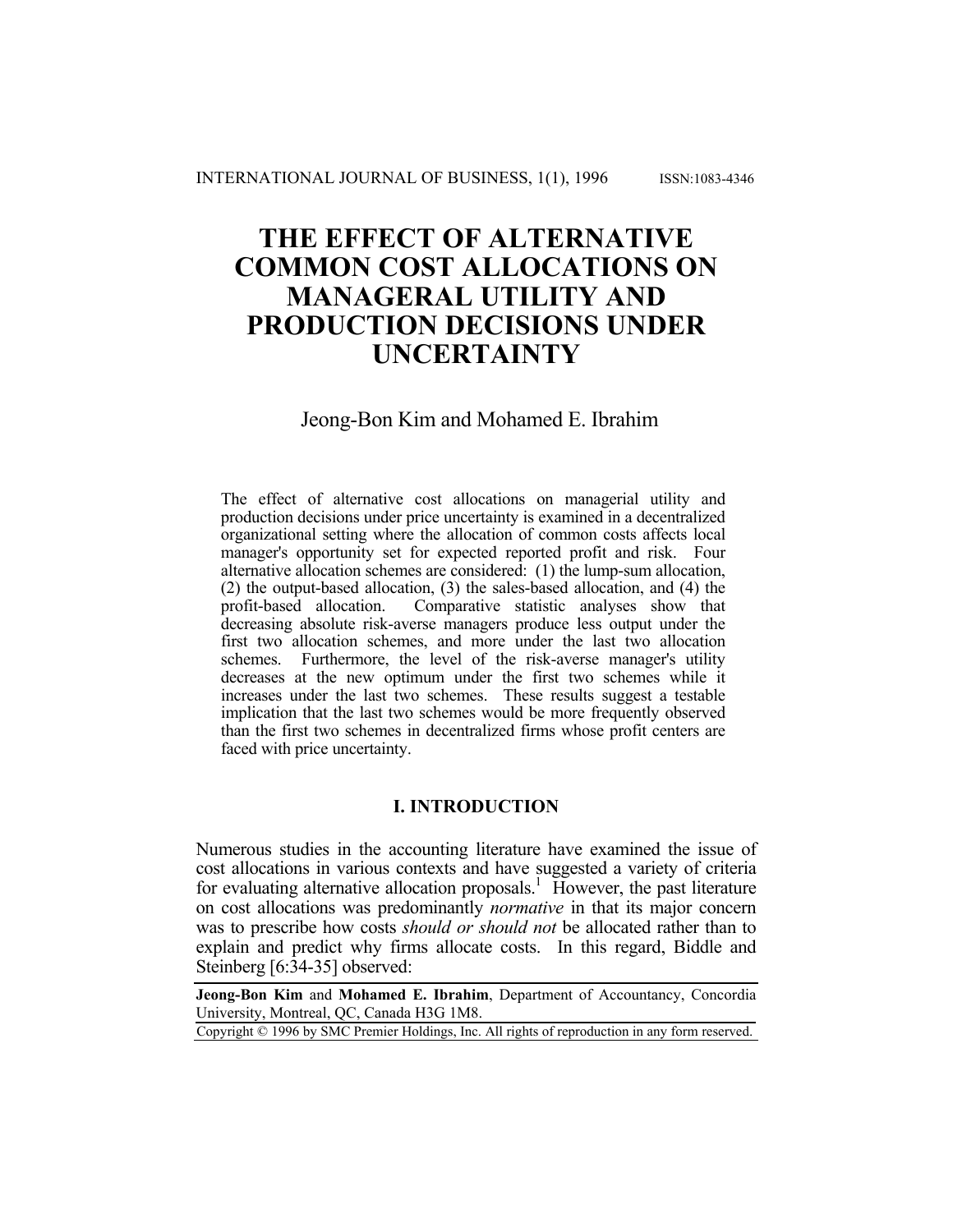A striking aspect of the cost allocation literature to date is its normative tone. Equally striking is the limited impact it has had on cost allocation practices. Foremost among the research areas suggested by this study is a more thorough understanding of the motives for allocating costs.

 In contrast, Zimmerman [16:504] attempted to provide *positive* explanations for reasons "why firms continue to allocate costs for internal reporting purposes in spite of educators' continual admonition to the contrary." He examined the question in the context of internal agency relationships in a decentralized firm where headquarter's expenses are allocated to profit centers. Following Williamson's [15] model of expense preference, Zimmerman showed that: (1) when headquarter's expenses are allocated to profit centers on the lump-sum basis, the center's consumption of perquisites decreases at the new optimum, and (2) it would increase if the amount of allocation is in direct proportion to reported profits. Based on this result, he suggested a testable implication that the lump-sum allocation scheme would be more frequently observed than the profit-based allocation scheme.

 Zimmerman's analysis relies upon the differential effect of the two alternative schemes on the perquisite consumption. As illustrated in his Figure 1, his analysis showed, however, that the allocations of common costs (or headquarter's expenses) under both the lump-sum and profit-based schemes lead to a decrease in the opportunity set available to the manager of a profit center, which in turn causes the level of utility to decrease at the new optima. As a result his analysis leaves still unanswered the question of why the rational, maximizing manager would be willing to accept utilitydecreasing allocation schemes. Furthermore, his analysis did not take into account the manager's attitude towards risk (by assuming that reported profits of a profit center are known with certainty). It is well documented in the theory of the firm that economic agents behave differently under uncertainty than under certainty (Baron [5], Sandmo [12], Leland [9], and Hawawini [7]). In the accounting literature, Adar, Barnea, and Lev (ABL) [1:147] applied the theory of the firm under uncertainty to their examination of the effects of fixed-cost changes on the firm's short-run output decision when the market for firm's output is perfectly competitive, and stated the following in their concluding remarks:

 Particularly, the effect of fixed-cost changes under uncertainty on the short-run output decision has obvious implications to a wide range of cost accounting problems, such as *common cost allocation*, joint product pricing and transfer pricing systems for divisionalized firms. While under certainty, fixed costs in those cases are irrelevant for decision making (e.g., transfer prices do not include fixed costs); under uncertainty a different attitude toward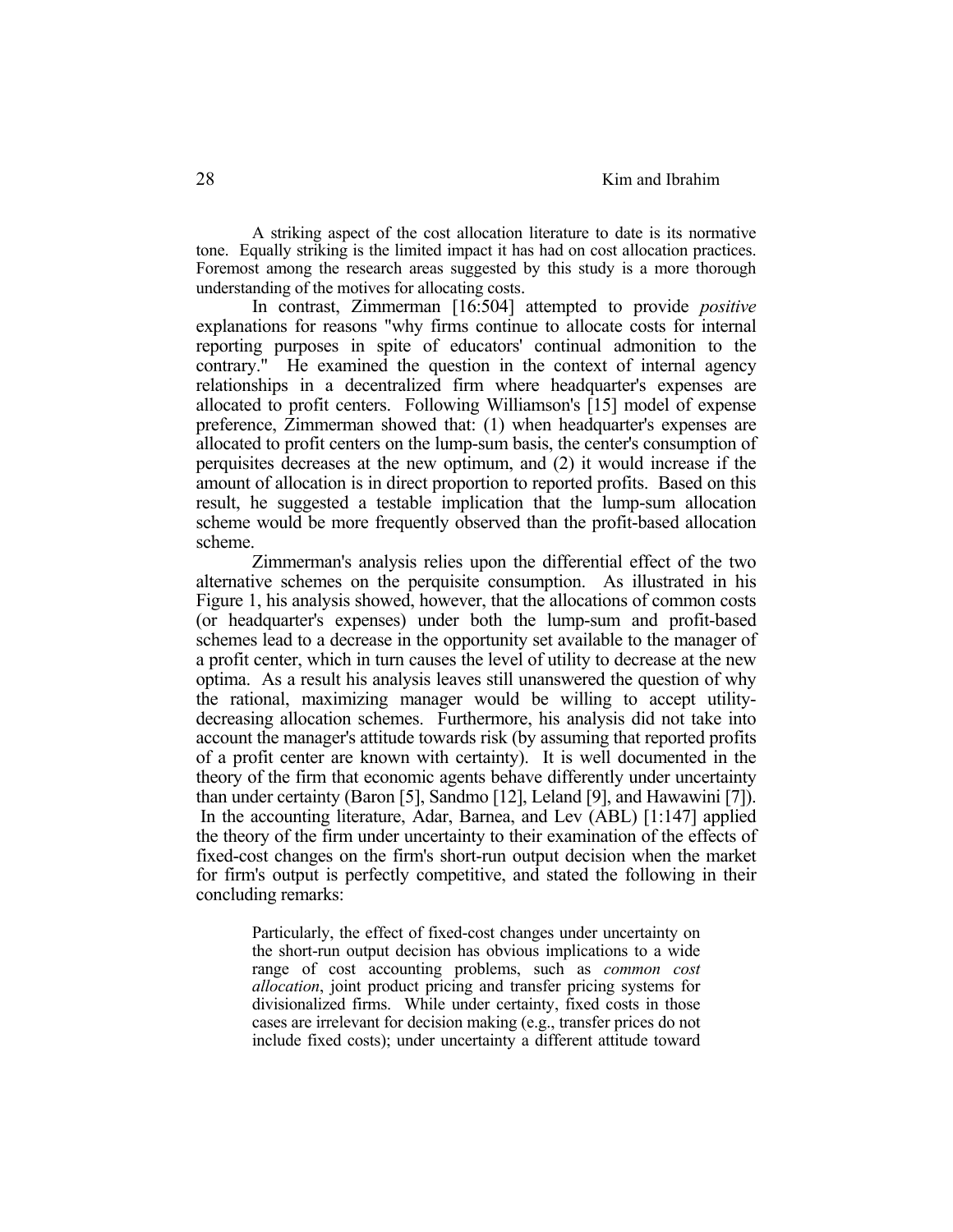fixed costs (and *particularly, fixed cost allocation*) is called for. (emphasis added)

 Following ABL's lead, this paper attempts to explain and predict how the allocations of common costs under alternative schemes differentially affect managerial behavior under uncertainty. Our analysis differs from Zimmerman's in the following ways. First, we are primarily concerned with the differential effect of alternative cost allocations on the *risk-averse* manager's production decision and the level of managerial utility associated therewith, while Zimmerman focuses on their differential effect on the (riskneutral) manager's consumption of perquisites under certainty. Second, unlike Zimmerman, we explicitly incorporate manager's risk preference into the analysis of the cost allocation effects. In his model, the utility of a center manager is a positive function of reported profit and perquisite both of which are known with certainty. In this paper, however, managerial utility is a positive function of *expected* reported profit but a negative function of risk (as measured by the standard deviation of uncertain reported profit). While Zimmerman's analysis focuses on how cost allocations lead to a change in the trade-off relation between reported profit and perquisite, our analysis focuses on how alternative cost allocations differentially affect the utilitymaximizing, risk-averse manager's optimization through their effect on the trade-off relation between expected reported profit and risk. In doing so, we consider four alternative allocation schemes: (1) the lump-sum allocation, (2) the output-based allocation, (3) the sales-based allocation, and (4) the profitbased allocation.

 The rest of the paper is organized as follows: In Section II, we develop a model of the local manager's optimization under uncertainty assuming that no common cost is allocated to decentralized units. In Section III, we derive the new optima under the four alternative allocation schemes and compare them with the initial optimum under no allocation. In doing so, we derive the optima for both risk averse and risk neutral managers. The final section summarizes and concludes the paper. The Appendix demonstrates that the results of this study remain unchanged even when the market for center's output is not perfectly competitive.

## **II. BASIC MODEL UNDER NO ALLOCATION**

Consider a firm that is decentralized into local entities on the profit-center basis. The headquarter delegates production and sales decisions to profit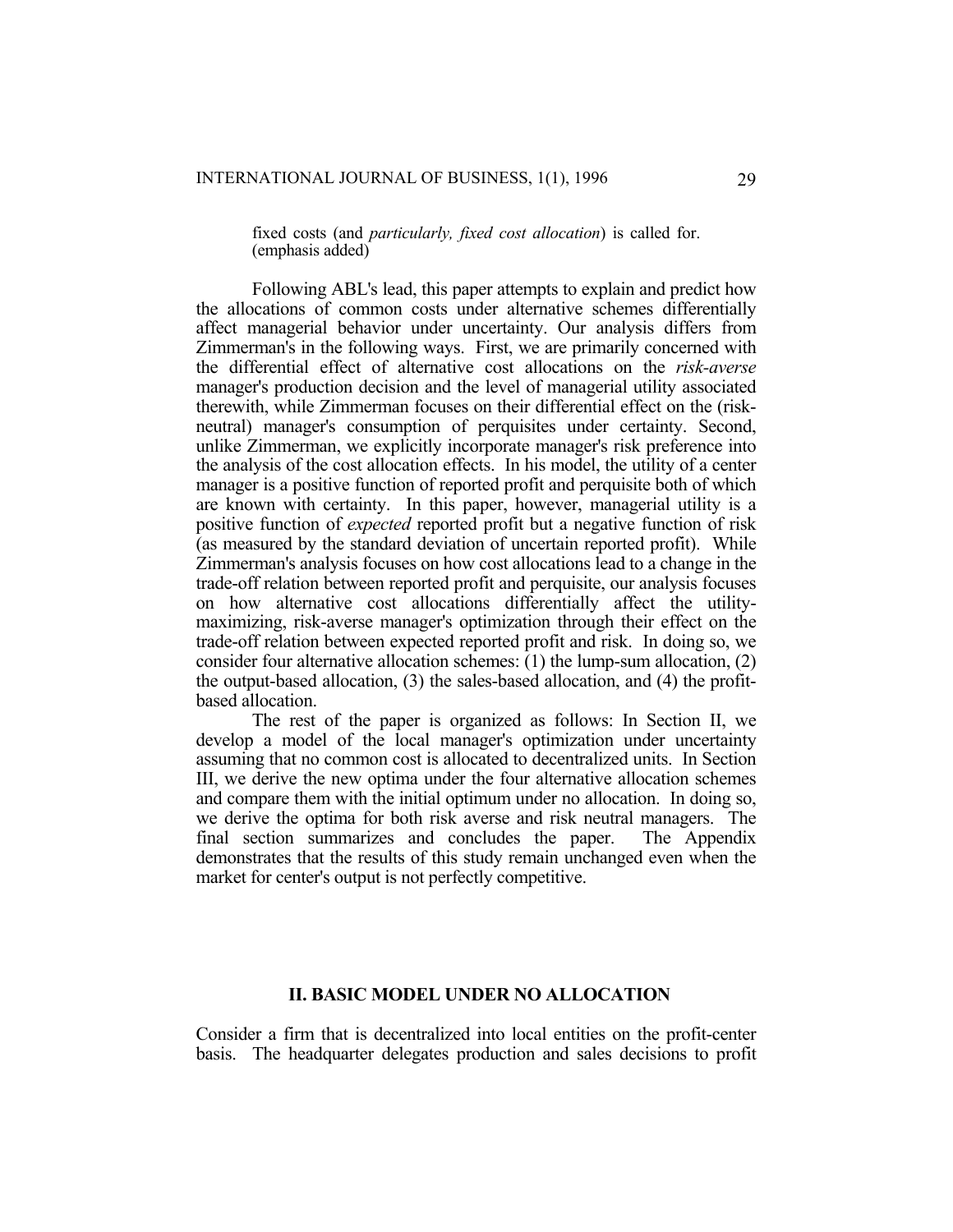centers, while it retains the prerogative of investment decision, and provides them with common resources or services. Similar to ABL, each profit center produces and sells a single product; and a center manager does not know the selling price at the time of production decision but does know at least its subjective probability distribution.

 While ABL employ a linear cost function as it is commonly used in most cost-volume-profit (CVP) models, we introduce a quadratic cost function. In particular, it is assumed that the cost function for a profit center is known with certainty and is given by:

$$
C(x) = F + V(x) = F + vx^2
$$
 (1)

where C denotes the total costs, x the production quantity, F the total fixed costs (which incur at and/or are directly traceable to a profit center), and V the total variable costs that are assumed to show increasing marginal cost and to be equal to  $vx^2 (v>0)^2$ 

 In their analysis of the fixed cost effect in a context of CVP analysis, ABL assume that the output market is perfectly competitive. In contrast, we assume that the market for a center's output is either perfectly competitive or imperfectly competitive. For the expositional simplicity, however, our analysis to follow is based upon the assumption of perfect competition. It is shown in the Appendix that the result of the paper does not alter even in the imperfectly competitive market where the demand function for a center's output is downward sloping.

 The manager of a profit center is evaluated and rewarded based upon reported profit, that is operational profit minus allocated common costs, perhaps because reported profit is only the cost-effective, observable measure of performance. In this simplified setting, rational manager will take into account how alternative cost allocations differentially affect reported profit. The *ex-ante* reported profit for a center under no allocation  $(\pi)$ , which is equivalent to the *ex-ante* operational profit, is given by:

$$
\pi = px - C(x) = px - F - vx^2 \tag{2}
$$

wherep is the *ex-ante* selling price, assumed to be a random variable with meanp and standard deviation  $\sigma_p$ . It follows from (2) that:

$$
E(\pi) = px - F - vx^2 \tag{3}
$$

$$
\sigma(\pi) = x\sigma_p \tag{4}
$$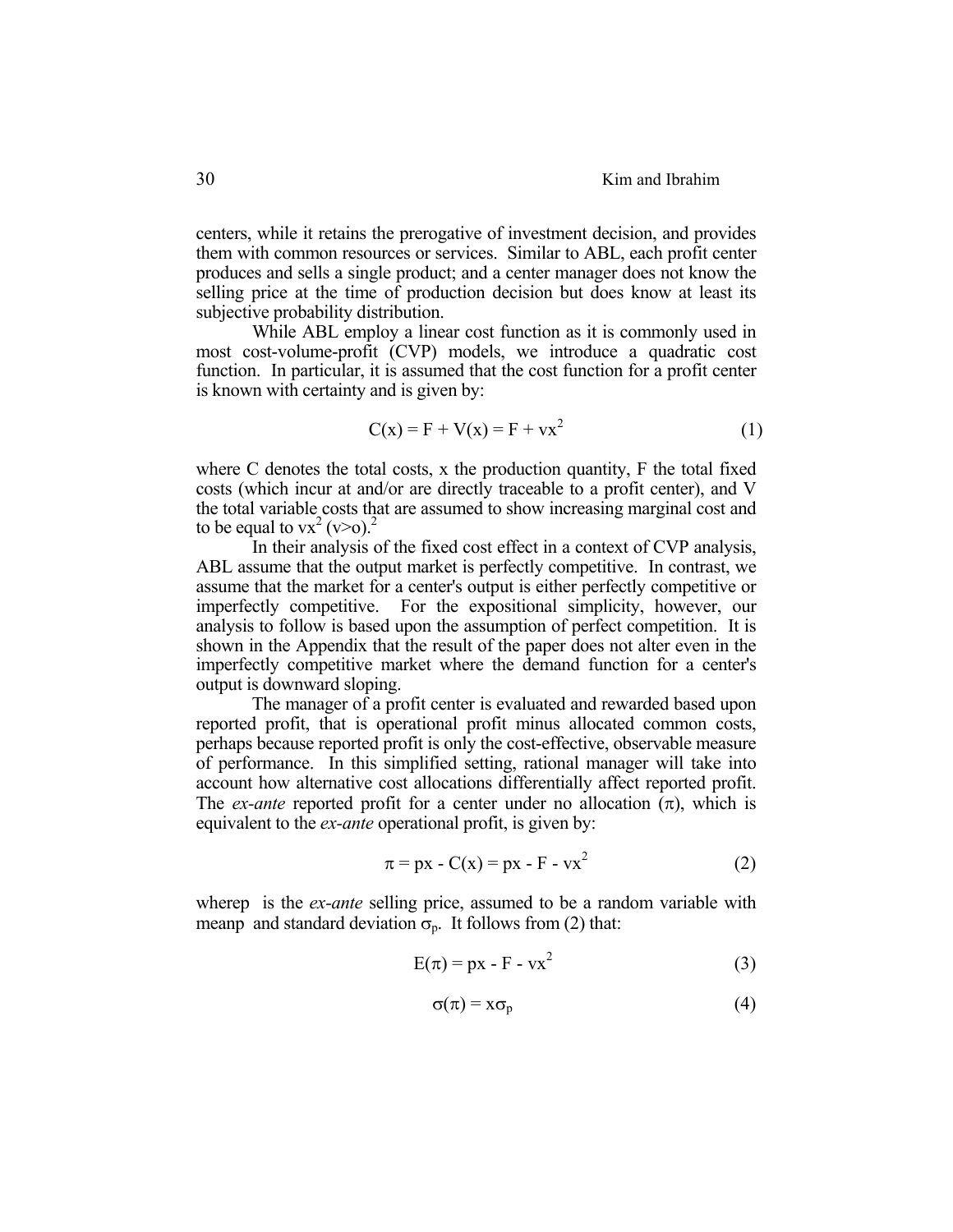where E is the expectation operator and  $s(\pi)$  is the standard deviation of profits. The decision problem faced by the manager of a profit center is to produce output which maximizes the expected utility of reported profit, that is:

$$
\text{Max } E[U(\pi)], \text{ subject to (2)} \tag{5}
$$

where  $U(\pi)$  is a von Neuman-Morgernstern utility-of-profit function with  $U'(\pi) > 0$  (nonsatiation) and  $U''(\pi) < 0$  (risk aversion) or  $U''(\pi) = 0$  (risk neutrality).

 To illustrate graphically the process of determining the manager's optimum, this study modifies the formulation in (5) by using the meanstandard deviation framework. Following Tobin [14], Sharp [13], Lintner [10] and Hawawini [7,8], it can be shown that when the price distribution can be specified solely by the first two moments, the decision problem in (5) is equivalent to:<sup>3</sup>

$$
\text{Max } G(E(\pi), s(\pi)), \text{ subject to (3) and (4)} \tag{6}
$$

where G is a utility function with  $\partial G/\partial \sigma(\pi) > 0$  and  $\partial G/\partial \sigma(\pi) < 0$  (risk aversion) or  $\partial G/\partial \sigma(\pi)=0$  (risk neutrality). Although the primary concern of this study is to incorporate risk aversion into the analysis of cost allocation effects, risk neutrality will also be considered so that the cost allocation effect under both cases can be compared.

 The constraints (3) and (4) indicate that both the expected profit and the risk (measured by  $\sigma(\pi)$ ) are a function of the level of output, x. In other words, the manager of a profit center can trade off between the expected profit and the risk by controlling the output level. The (feasible) opportunity set for this trade-off can be easily derived by substituting (4) into (3), which leads to the following strictly concave function (with respect to  $\sigma(\pi)$ ):

$$
E(\pi) = -(v/\sigma_p^2)\sigma^2(\pi) + (p/\sigma_p) \sigma(\pi) - F
$$
\n(7)

Thus, the decision problem in  $(6)$  is equivalent to maximizing  $G(\cdot)$  subject to (7). Note that the strictly concave, quadratic opportunity set in (7) allows us to locate the optimum not only for risk aversion but also for risk neutrality.

 Figure 1 illustrates graphically the optimal solution for the manager of a profit center under both risk aversion ( $\partial G/\partial \sigma(\pi)$  and risk neutrality  $(\partial G/\partial \sigma(\pi)=0)$  when common costs (e.g., home office expenses) are not allocated to profits centers.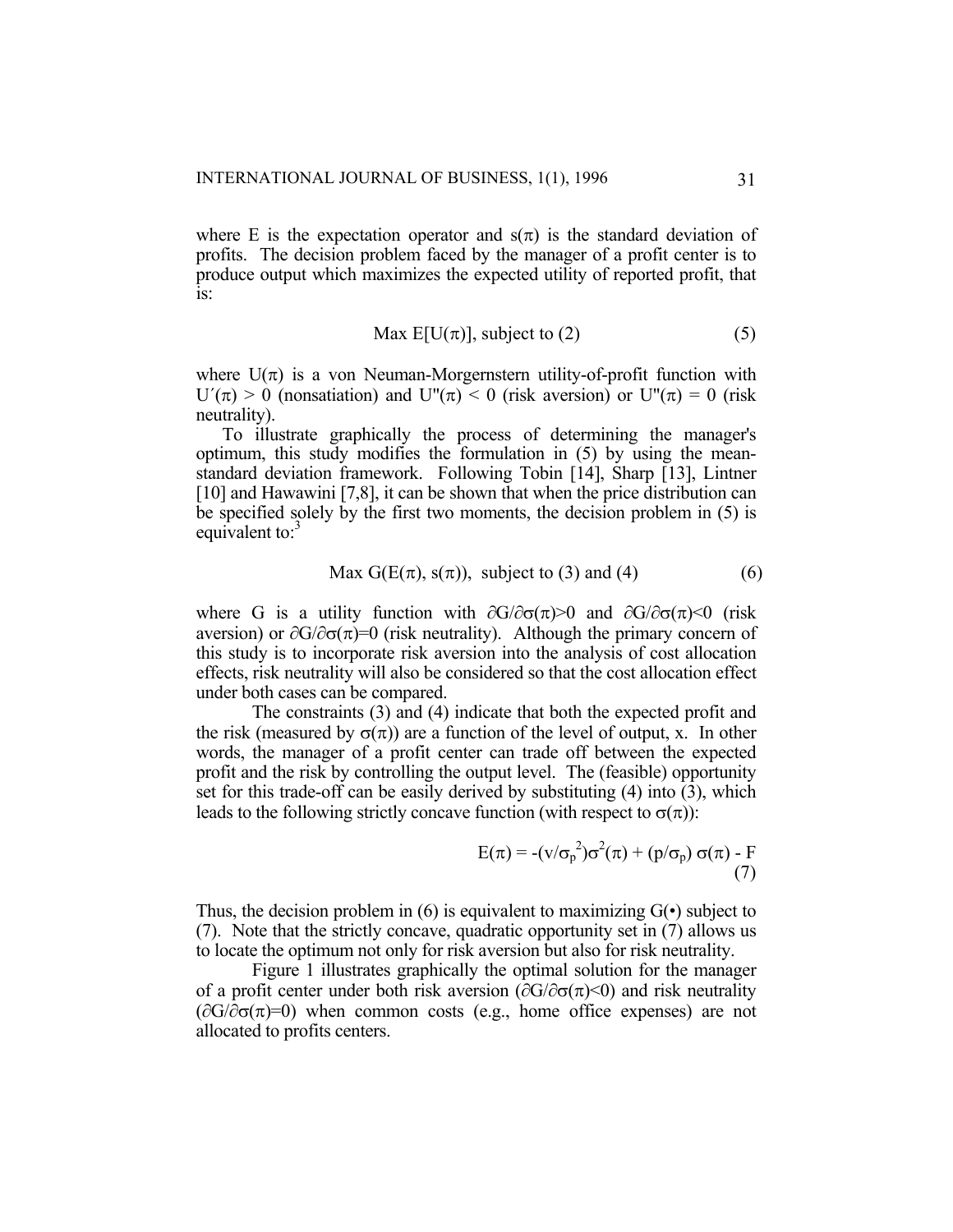The utility function,  $G(\cdot)$ , is represented by the indifference curve in the mean-standard deviation-of-profit plane. The curve I and the line I´ represent the indifference curves for risk-averse and risk-neutral managers, respectively. The curve H represents the opportunity set in (7).

 The optimum is obtained at the point of tangency between the indifference curve (I or I´) and the opportunity curve H. The points A and B represent the optima for risk-averse and risk-neutral managers, respectively. Once the optimal levels of expected profit and risk are determined in the first quadrant, the optimal level of output can be found in the fourth quadrant by using the line OQ representing equation (4). The optimal level of output for risk-averse managers is represented by  $X_0$  which corresponds to the optimal level of risk, Oa, and the expected profit, OE<sub>0</sub>, while that for risk neutral managers by  $X_0'$ . Note that the optimal level of output under risk neutrality can be regarded as that under certainty since the risk does not affect the production decision of a risk-neutral manager. Thus, as depicted in Figure 1, risk-averse managers produce less output at the optimum than risk-neutral managers  $(X_0 \le X_0')$ .

 The next section will focus on how the manager's attitude toward risk differently affects production decisions and how cost allocations under alternative schemes change the opportunity set, which, in turn, leads to new optima. The effect of cost allocations on the local manager's optimizations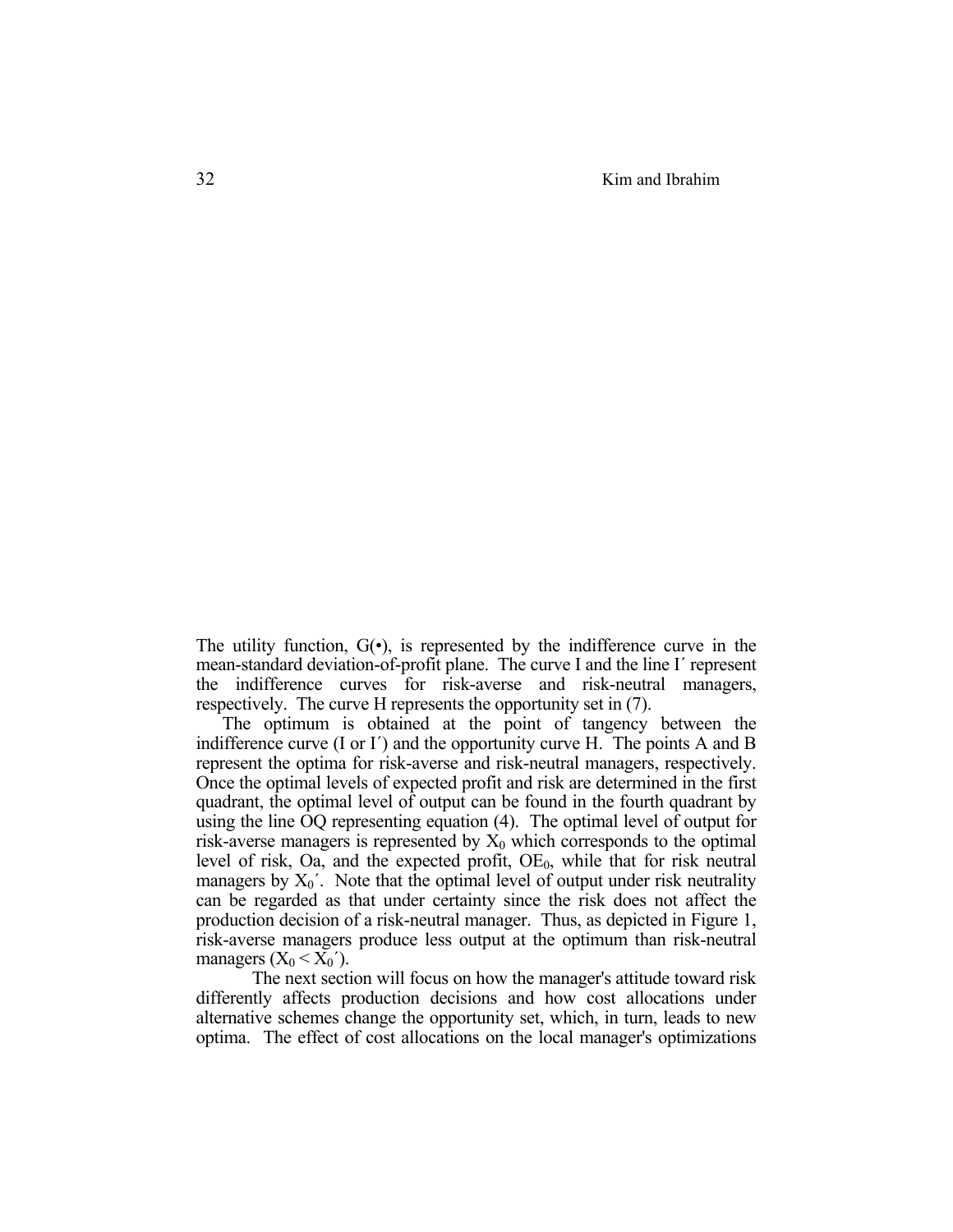will be determined by comparing the initial optimum derived in this section and the new optima under alternative allocation schemes.

# **III. COST ALLOCATION EFFECTS UNDER ALTERNATIVE SCHEMES**

Common costs are the costs of providing common resources or services shared by multiple users (e.g., salaries for the chief executive officer and company-wide advertising). In this study, it is assumed that common costs are not directly traceable to profit centers and are to be allocated by using a predetermined allocation rate. The predetermined allocation rate is also assumed to be known to local managers prior to their production decisions.<sup>4</sup> Four alternative allocation schemes (or predetermined rates) will be considered:

#### **The Lump-Sum Allocation Scheme**

 In this paper, the lump-sum allocation is said to occur if there is nothing the manager of a profit center can do to alter the amount of costs allocated to him. Put differently, the amount of allocated costs under this scheme depends totally on the headquarter's decision. In this sense, the allocated costs may be regarded as a lump-sum tax imposed on profit centers. Suppose, for example, that the headquarter selects as an activity base the size of center's fixed assets for which the manager of a profit center has neither responsibility nor authority to control. In such a case, the amount of common costs allocated to a profit center  $(A<sub>1</sub>)$  is neither controllable nor affected by the center manager's production and sales decisions. Accordingly, the *ex-ante* reported profits under this allocation scheme  $(\pi_1)$  can be expressed as follows:

$$
\pi_1 = px - F - vx^2 - A_1 \tag{8}
$$

Thus,

$$
E(\pi_1) = px - F - vx^2 - A_1 \tag{9}
$$

$$
\sigma(\pi_1) = \sigma_p x \tag{10}
$$

Equations (9) and (10) indicate that the lump-sum allocation causes the expected profit to decrease by the amount of  $A_1$  with the level of risk unaffected. Substituting (10) into (9) yields the new opportunity set: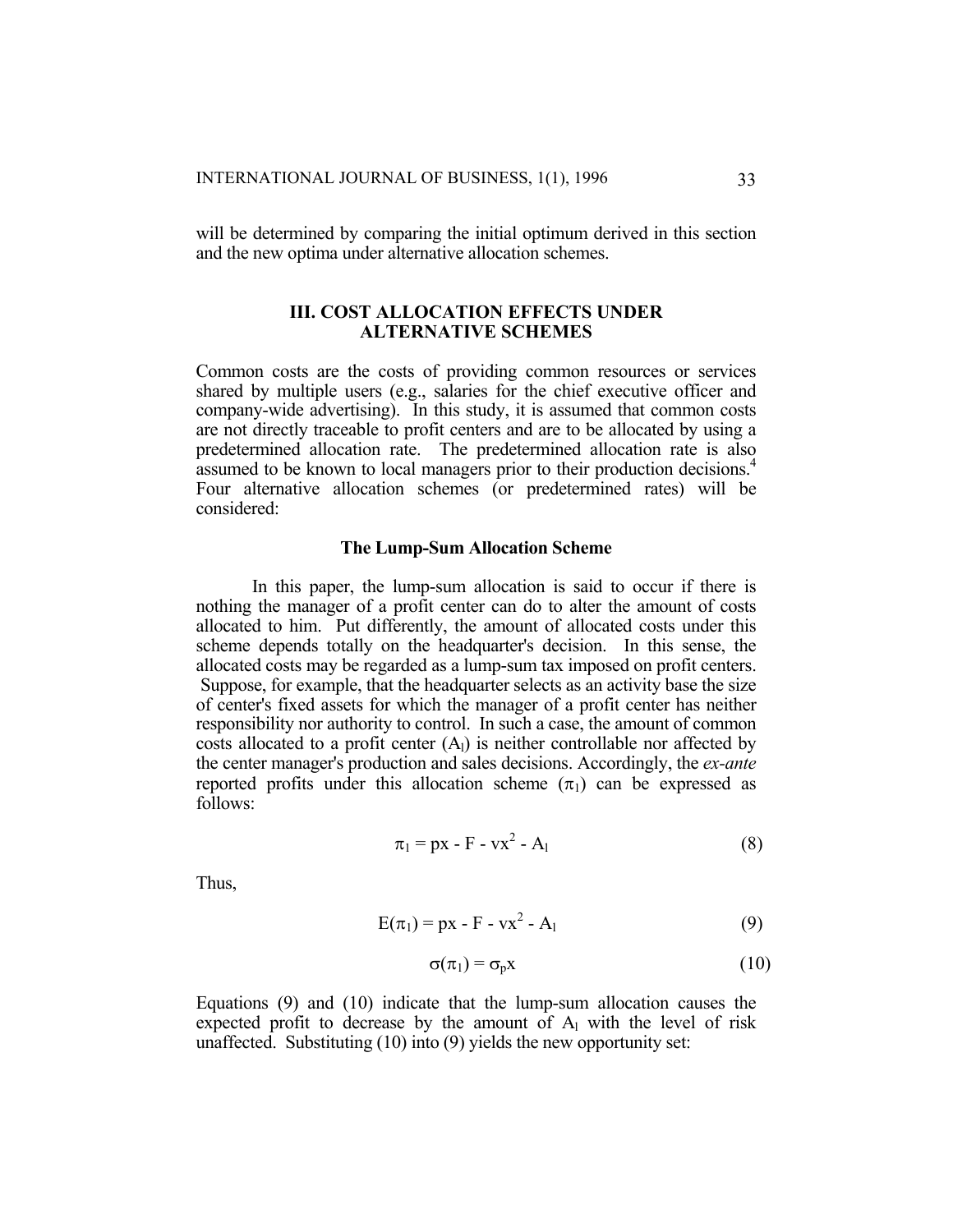$$
E(\pi_1) = -(\nu / \sigma_p^2) \sigma^2(\pi_1) + (p / \sigma_p) \sigma(\pi_1) - (F + A_1)
$$
\n(11)

 Figure 2 illustrates the new optima for both risk-averse and riskneutral managers given the new opportunity set in (11) and compares them with the initial optima.

The new opportunity set in (11) is represented by the curve  $H_1$  while the initial opportunity set in (7) by the curve H. Since the indifference map for risk-neutral managers looks like the set of lines denoted by I´ and II´, the new optimum for *risk-neutral* managers will be obtained at the tangent point D. As a result, the optimal level of output remains unchanged  $(X_0)$ , and the level of utility at the new optimum decreases relative to that at the initial optimum, a finding consistent with Zimmerman who considers only the certainty case. Comparison of the two opportunity sets in (7) and (11) reveals that the lump-sum allocation is equivalent to an increase in center's (direct) fixed costs by the amount of  $A<sub>l</sub>$ . No change in the optimal level of output for risk-neutral managers is not surprising given that:  $(1)$  the optimal output under risk neutrality is equal to that under certainty; and (2) under certainty, an increase in fixed costs (resulting from the lump-sum allocation) does not affect production decisions unless the contribution margin changes.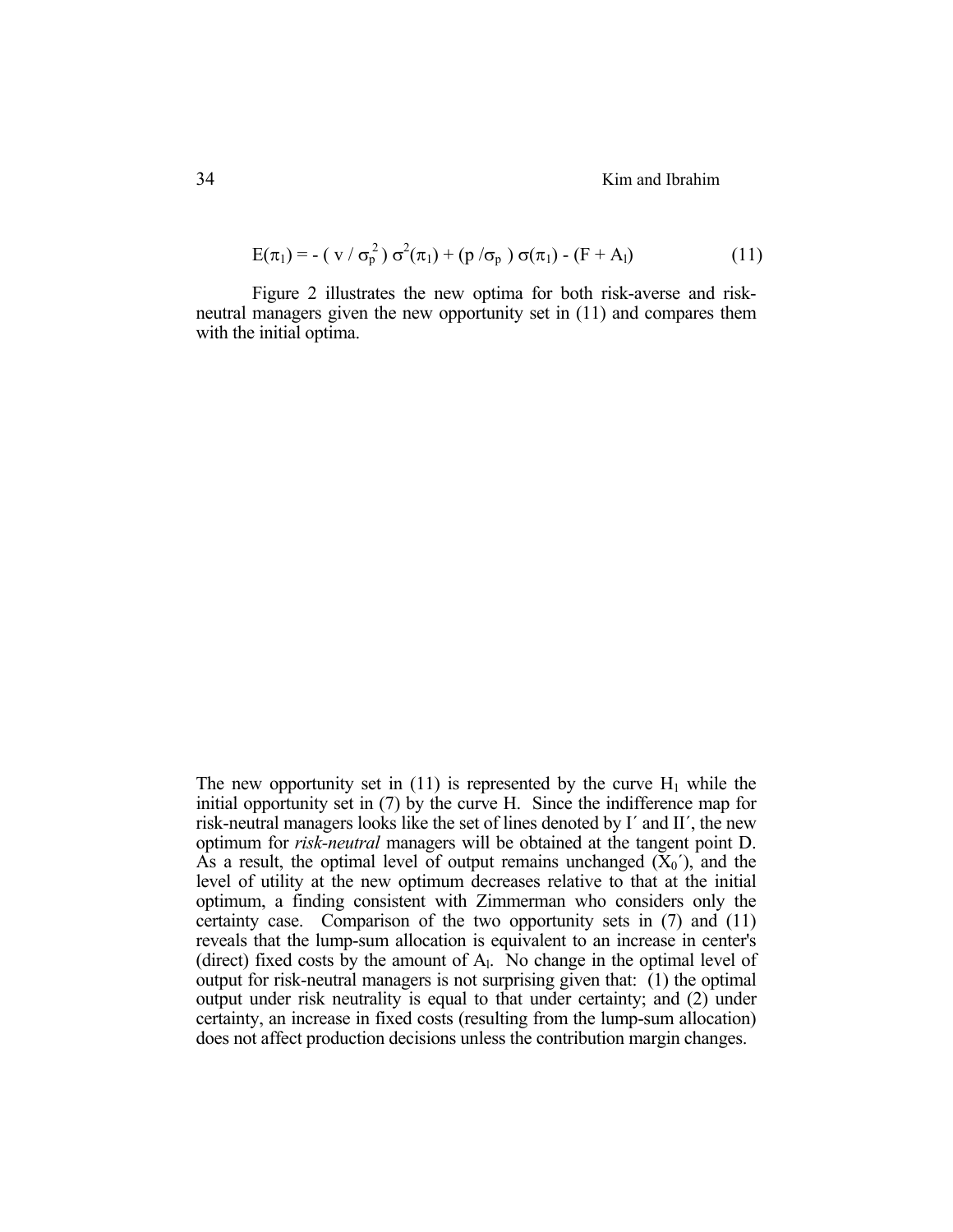In contrast, the new optimum for *risk-averse* managers depends on the Pratt-Arrow absolute risk aversion function of reported profit, which in turn determines the structure of the indifference map in the mean-standard deviation-of-profit plane. Decreasing (increasing) absolute risk aversion means that, for a given level of risk, the magnitude of risk aversion, which can be measured by the slope of the tangent line for the indifference curve in the mean-standard deviation-of-profit plane (i.e., the marginal rate of substitution between expected profit and risk), decreases (increases) as the expected profit increases.<sup>5</sup> Consequently, the indifference map for decreasing (increasing) absolute risk-averse managers should look like the set of curves I and  $II_1$  (I and  $II_3$ ) in Figure 2. Constant absolute risk aversion means that the magnitude of risk aversion remains unchanged for a given level of risk as the expected profit increases. Thus the indifference map for constant absolute risk-averse managers should be of a type depicted by the set of curves I and  $II_2$ .<sup>6</sup>

 In the most likely case of decreasing absolute risk aversion, the cost allocation under this scheme causes the optimum to shift from A to C. As a consequence, the optimal level of output decreases from  $X_0$  to  $X_1$  ( $X_0 > X_1$ ), and the level of utility at the new optimum decreases relative to that at the initial optimum. In the unlikely case of increasing and constant absolute risk aversion, the new optimum is obtained at the tangent points E and J, respectively, and the corresponding level of output at  $X_3$  ( $> X_0$ ) and  $X_2$  (=  $X_0$ ), respectively.

 In sum, for managers displaying risk neutrality and constant absolute risk aversion, the lump-sum allocation of common costs does not affect the local manager's optimal production decision. However, it causes decreasing (increasing) absolute risk-averse managers to produce less (more) output at the new optimum than at the initial optimum. Furthermore, the lump-sum allocation causes both risk-neutral and risk-averse managers' levels of utility to decrease at the new optimum. This decrease in managerial utility arises because the lump-sum allocation results in a decrease in expected profit with the level of risk unchanged as manifested in equations (9) and (10).

 Arrow [4], among others, provides an explanation of why decreasing absolute risk aversion is a reasonable approximation of risk-averse behavior. Consequently, only decreasing absolute risk aversion will be considered in the remaining sections.

### **The Output-Based Allocation Scheme**

 When the output level is used as an activity base, the amount of common costs allocated to a profit center  $(A_x)$  is in direct proportion to the center's output level: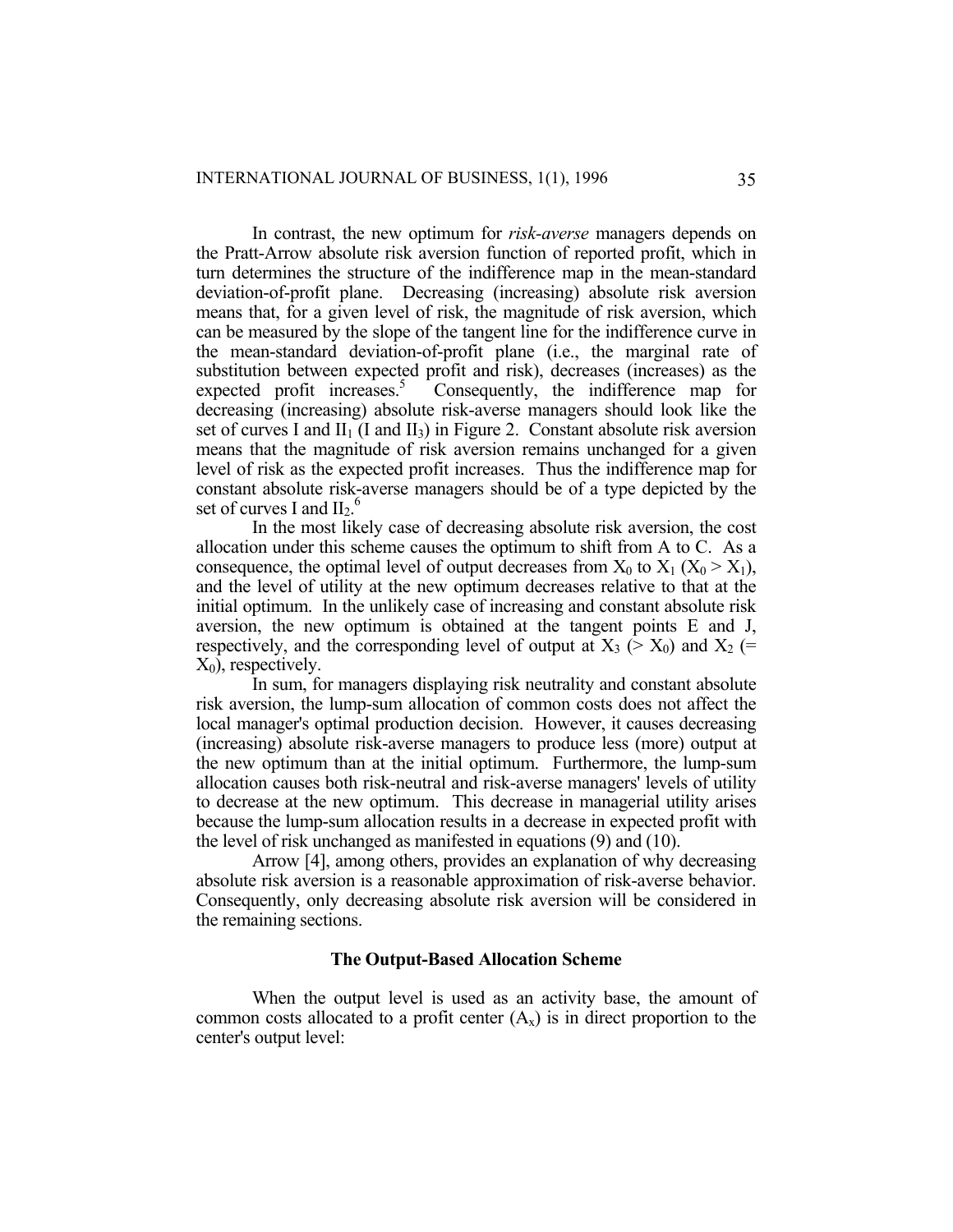$$
A_x = r_x x \tag{12}
$$

where  $r_x$  is the output-based predetermined rate. It is assumed that the amount of allocated common costs is less than the expected sales but is greater than zero (i.e.,  $0 < r_x < p$ ).<sup>7</sup> Since the center's output level, x, is controllable by the manager of a profit center, so is the allocated amount,  $A_x$ . The *ex-ante* reported profit for a center under this allocation  $(\pi_2)$  can thus be written as:

$$
\pi_2 = px - F - vx^2 - r_x x \tag{13}
$$

Accordingly

$$
E(\pi_2) = (p - r_x) x - F - vx^2 \tag{14}
$$

$$
\sigma(\pi_2) = \sigma_p x \tag{15}
$$

Substitution of (15) into (14) leads to the new opportunity set as follows:

$$
E(\pi_2) = -(\nu/\sigma_p^2) \sigma^2(\pi_2) + ((p - r_x) / \sigma_p) \sigma(\pi_2) - F
$$
 (16)

As shown in equations (14) and (15), the output-based allocation causes the expected reported profit to decrease at the optimum with the level of risk unaffected. Furthermore, comparisons of equations (3) and (14) and of the opportunity sets (7) and (16) indicate that the output-based allocation has the same effect on the production decision as does a decrease in the expected price by the amount of  $r<sub>x</sub>$ , which, other things being equal, leads to decrease in production. Thus the output-based allocation induces both risk-averse and risk-neutral managers of a profit center to reduce production under price uncertainty.

 Figure 3 illustrates the new optima given the opportunity set in (16) for the risk-neutral and decreasing absolute risk-averse managers.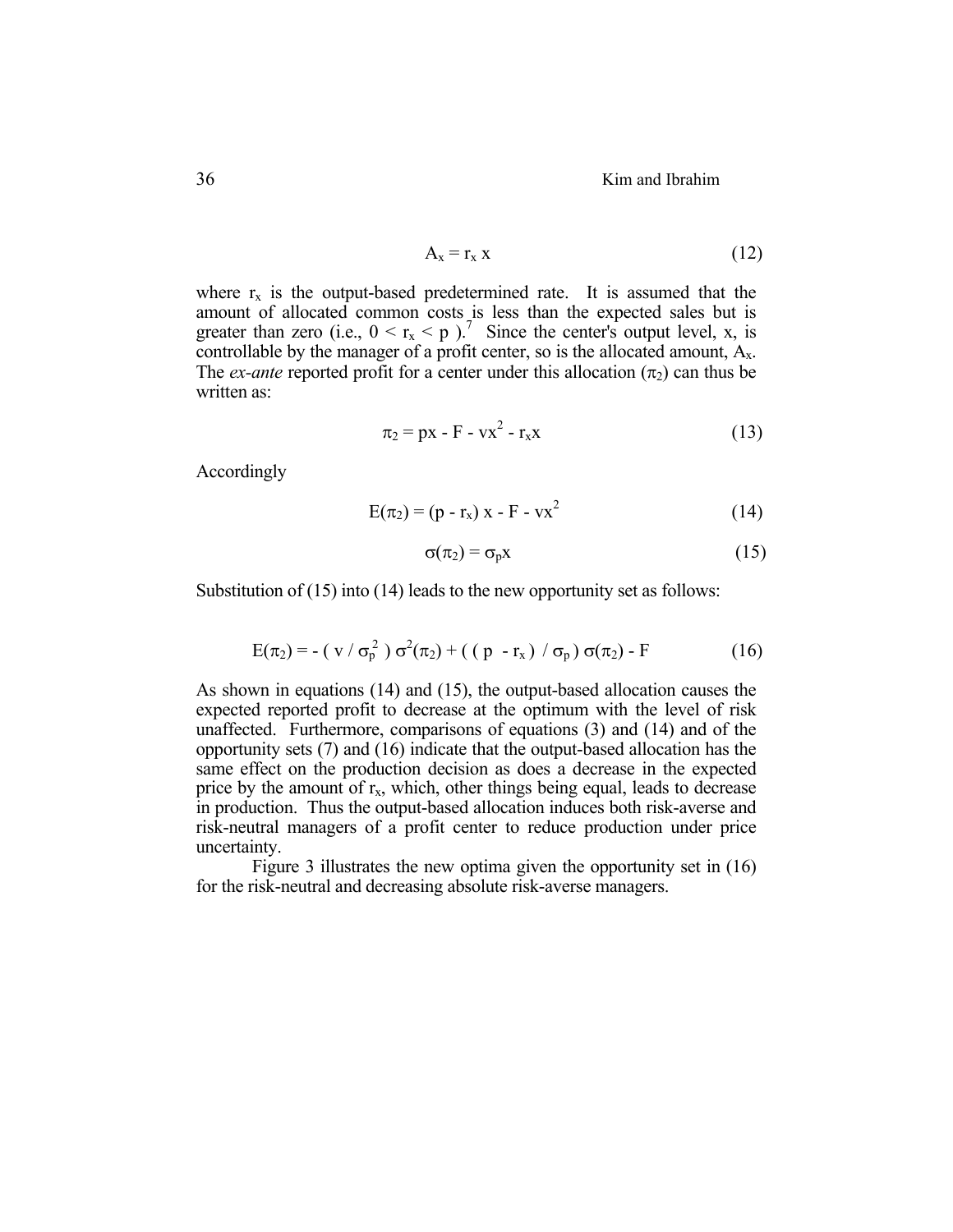The output-based allocation shifts down the opportunity curve in a nonparallel fashion from the curve H to the curve  $H_2$ . This is so because under the assumption of  $0 \le r_x \le p$ , the level of risk satisfying the first order condition for (16) and the corresponding level of expected profit are lower than those derived from (7) (i.e.,  $\dot{O}d < 0$  b and  $Dd < Bb$ ).<sup>8</sup> The set of curves I and II represents the indifference map for decreasing absolute risk aversion while the set of curves  $I\phi$  and  $II\phi$  for risk neutrality. For decreasing absolute risk-averse managers, the new optimum will be obtained at the point C where the new opportunity curve  $H_2$  and the indifference curve II are tangent. The level of output corresponding to the new optimum is obtained at  $X_2$  by using the line OQ. The output-based allocation causes decreasing absolute riskaverse managers to produce less output at the new optimum than at the initial optimum under no allocations  $(X_0 > X_2)$ . For risk-neutral managers, the new optimum will be obtained at the point D, and the corresponding level of output at X. In sum, the cost allocation under this scheme leads to a decrease in the optimal level of output for both decreasing absolute risk aversion and risk neutrality, while it causes the levels of utility of both risk-averse and risk-neutral managers to decrease at the new optimum.

#### **The Sales-Based Allocation Scheme**

 When common costs are allocated by using the level of sales dollars as an activity base, the *ex-post* amount of common costs allocated to a profit center  $(A_s)$  is determined as follows: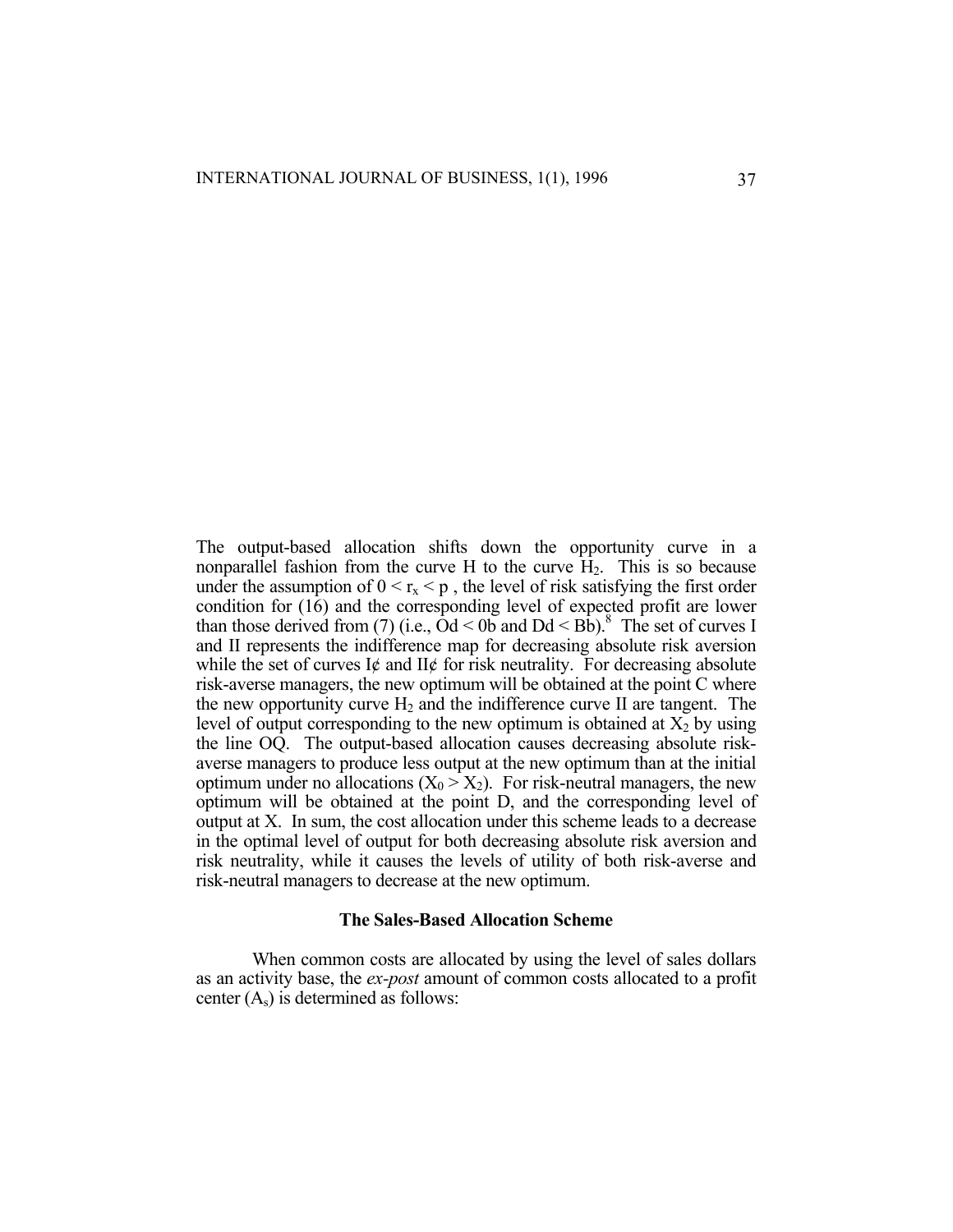$$
A_s = r_s \cdot s,\tag{17}
$$

where

 $r_s$  = the predetermined allocation rate ( $0 \le r_s \le 1$ ); and s = sales dollars realized at a profit center.

 Since the manager of a profit center does not know the level of sales dollars (s) until sales are realized, the *ex-ante* amount of common costs allocated to a profit center  $(A_s)$  is a random variable given by:

$$
A_s = r_s(x) \tag{18}
$$

Accordingly, the *ex-ante* reported profit for a center under this allocation scheme  $(\pi_3)$  can be expressed as:

$$
\pi_3 = px - F - vx^2 - r_s (px) \tag{19}
$$

Equation (19) indicates that the cost allocation under this scheme, from the *ex-ante* point of view, is equivalent to imposing a sales tax on the center's sales. It follows from (19) that:

$$
E(\pi_3) = (1 - r_s) px - F - vx^2
$$
 (20)

$$
\sigma(\pi_3) = (1 - r_s) \sigma_p x \tag{21}
$$

Equations (20) and (21) show that the cost allocation under this scheme causes both the levels of expected profit and risk to decrease. Substituting (21) into (20) leads to the following opportunity set:

$$
E(s) = -(v/(1 - r_s)^2 \sigma_p^2) \sigma^2(\pi_3) + (p/\sigma_p) \sigma(\pi_3) - F
$$
 (22)

 In Figure 4, the new optimum given the new opportunity set in (22) is illustrated and compared to the initial optimum.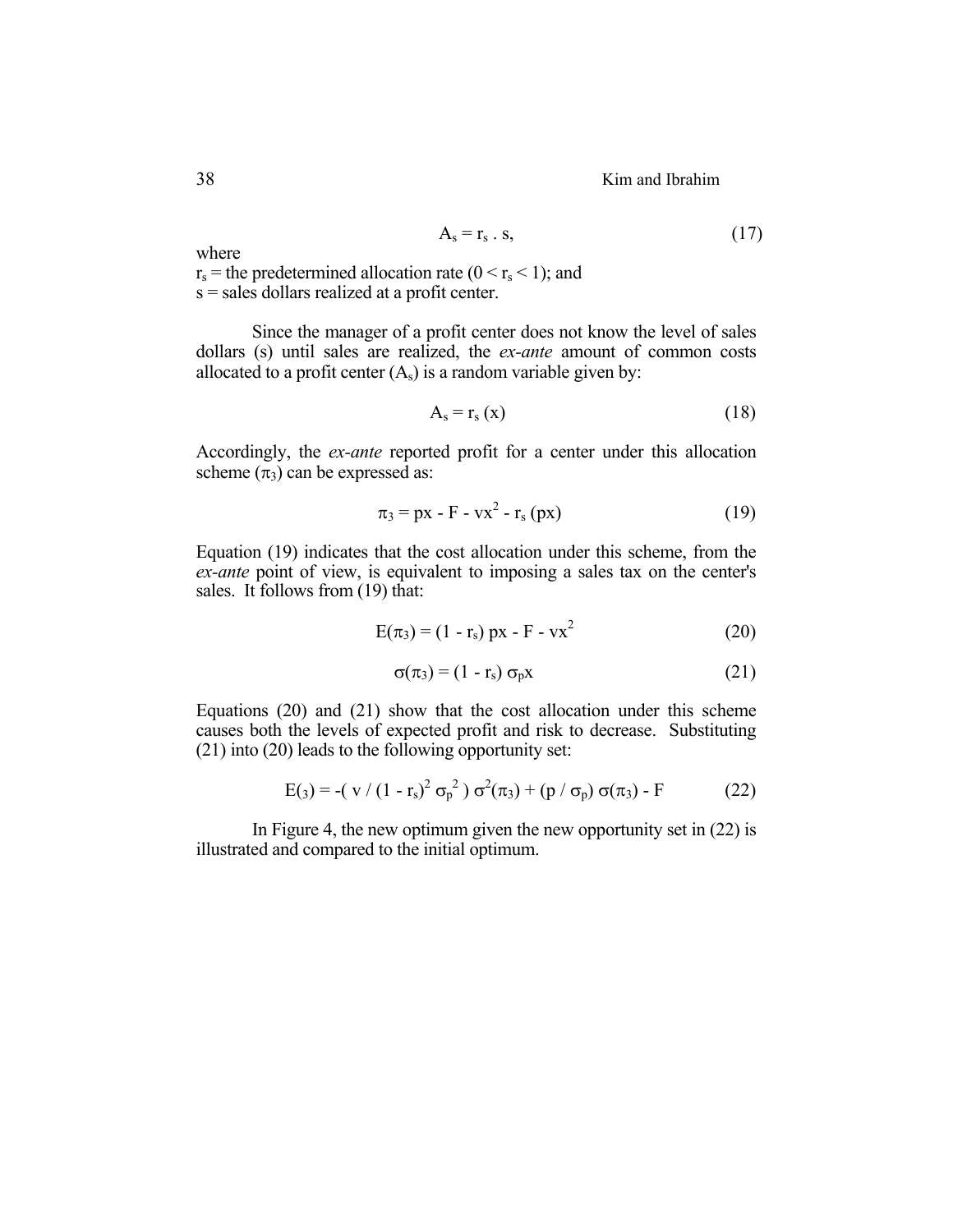With respect to the new opportunity curve,  $H_3$ , the following points deserve mentioning. First, the curve  $H_3$  should have a shape such that  $Od < Ob$  and  $Dd \leq Bb$  since the level of risk satisfying the first-order condition for  $(22)$ and the corresponding level of expected profit are less than those derived from  $(7)$ . Second, the slope of the tangent line for the curve  $H_3$  is greater than that for the curve H for a given level of risk because the value of the first derivative of (7) is less than that of (22) for the Od domain of risk. This implies that cost allocations give rise to an increase in the magnitude of expected profits required to compensate for additional risk within the Od domain.

 For decreasing absolute risk-averse managers, the indifference map should be of a type depicted by the curves I and II, and thus the point of tangency between the indifference curve  $\Pi$  and the new opportunity set  $H_3$ can only occur within the domain of Od. In Figure 4, the new optimum for risk-averse managers is represented by the tangent point, C. Note that, unlike the lump-sum and output-based allocations, the sales-based allocation leads to an increase in the level of the risk-averse manager's utility at the new optimum relative to that at the initial optimum. This is not surprising given that the sales-based allocation reduces not only the expected profit (the marginal utility of which is positive) but also the level of risk (the marginal utility of which is negative) as manifested in equations (20) and (21). In other words, the negative effect of the decrease in expected profit on managerial utility is dominated by the positive effect of risk reduction. Note further that the cost allocation under this scheme shifts down the line representing the relation between the expected profit and the risk from OQ to  $OQ<sub>3</sub>$ . The optimal level of output will thus be obtained at  $X<sub>3</sub>$ , which is determined by using  $OQ_3$ , not  $OQ$ . Unlike the previous two allocation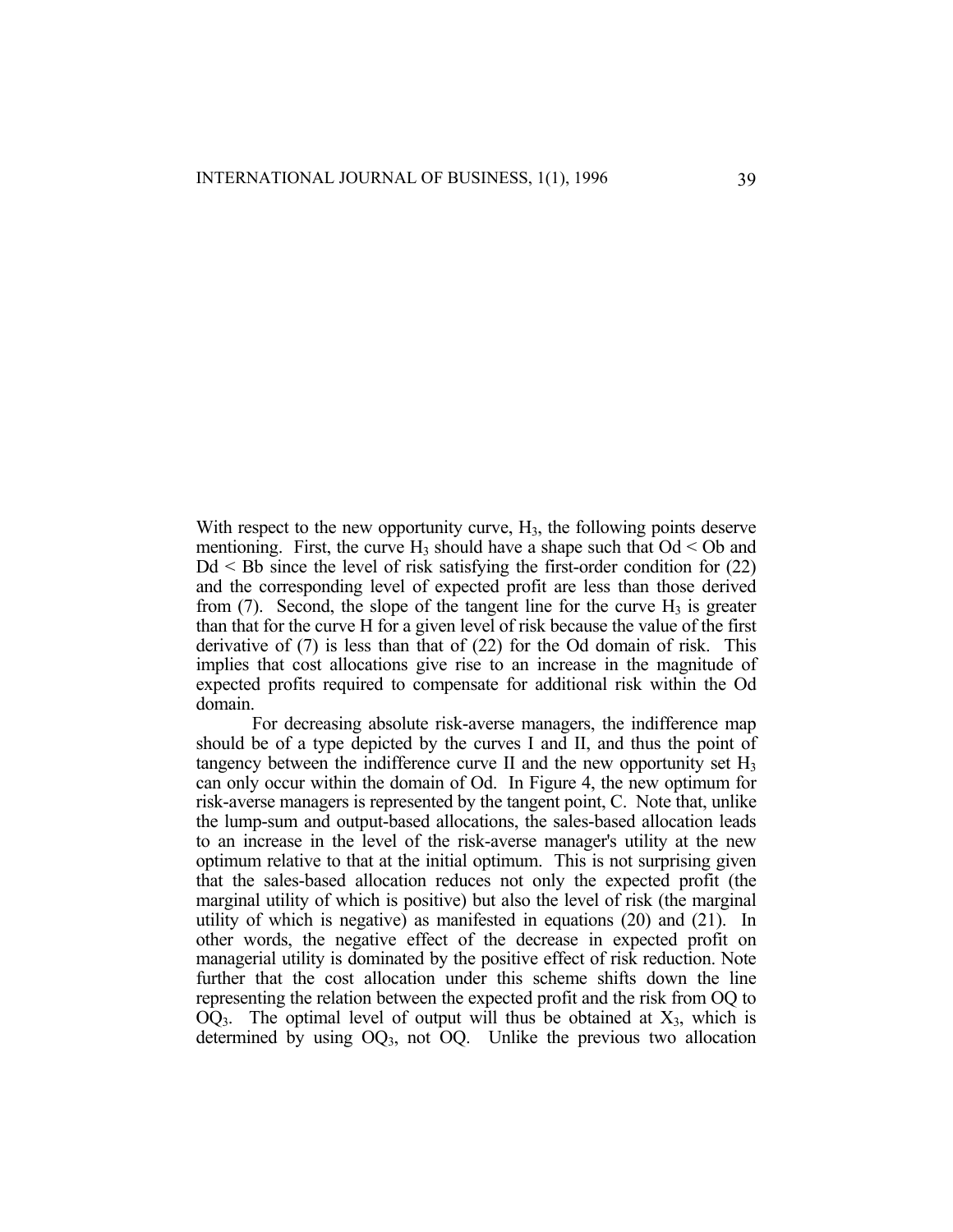schemes, the optimal level of output increases from  $X_0$  to  $X_3$  ( $X_0 < X_3$ ) as a result of cost allocations.

 For risk-neutral managers, the sales-based allocation will cause the optimum to shift from B to D. The direction of the change in the optimal level of output depends on the magnitude of the predetermined rate, which in turn determines the slope of the line  $OQ<sub>3</sub>$ . In Figure 4, the predetermined rate,  $r_s$ , was assumed to be equal to r so that the optimal level of output at the new optimum could be equal to that at the initial optimum for risk-neutral managers. However, if  $r_s$  is greater (less) than r (but less than unity), then the optimal level of output at the new optimum would decrease (increase) relative to that at the initial optimum.

#### **The Profit-Based Allocation Scheme**

 Suppose that common costs are allocated by using the level of profits as an activity base. Then the *ex-post* amount of common costs allocated to a profit center  $(A<sub>\pi</sub>)$  is in direct proportion to center's reported profit:

$$
A_{\pi} = r_{\pi} \times p, \tag{23}
$$

where

 $r_{\pi}$  = the predetermined rate (0 <  $r_p$  < 1); and

p = actual level of center's reported profits under no allocation.

Since the selling price is a random variable, the manager of a profit center would expect the (*ex-ante*) allocated amount of common costs to be  $r_p \times \pi$ where  $\pi$  is as defined in equation (2). Accordingly, the *ex-ante* reported profit for a center under this allocation scheme  $(\pi_4)$  can be expressed as:

$$
\pi_4 = \pi - r_\pi \cdot \pi = (1 - r_\pi)\pi \tag{24}
$$

Equation (24) implies that the profit-based allocation, from the *ex-ante* point of view, can be regarded as a proportional tax on the center's profits. The expected profit and the risk under this scheme are:

$$
E(\pi_4) = (1 - r_{\pi}) (px - vx^2 - F)
$$
 (25)

$$
\sigma\left(\pi_4\right) = \left(1 - r_\pi\right)\sigma_p x \tag{26}
$$

The profit-based allocation thus decreases both the levels of the expected profit and the risk by  $100r_p$  percent which in turn changes the trade-off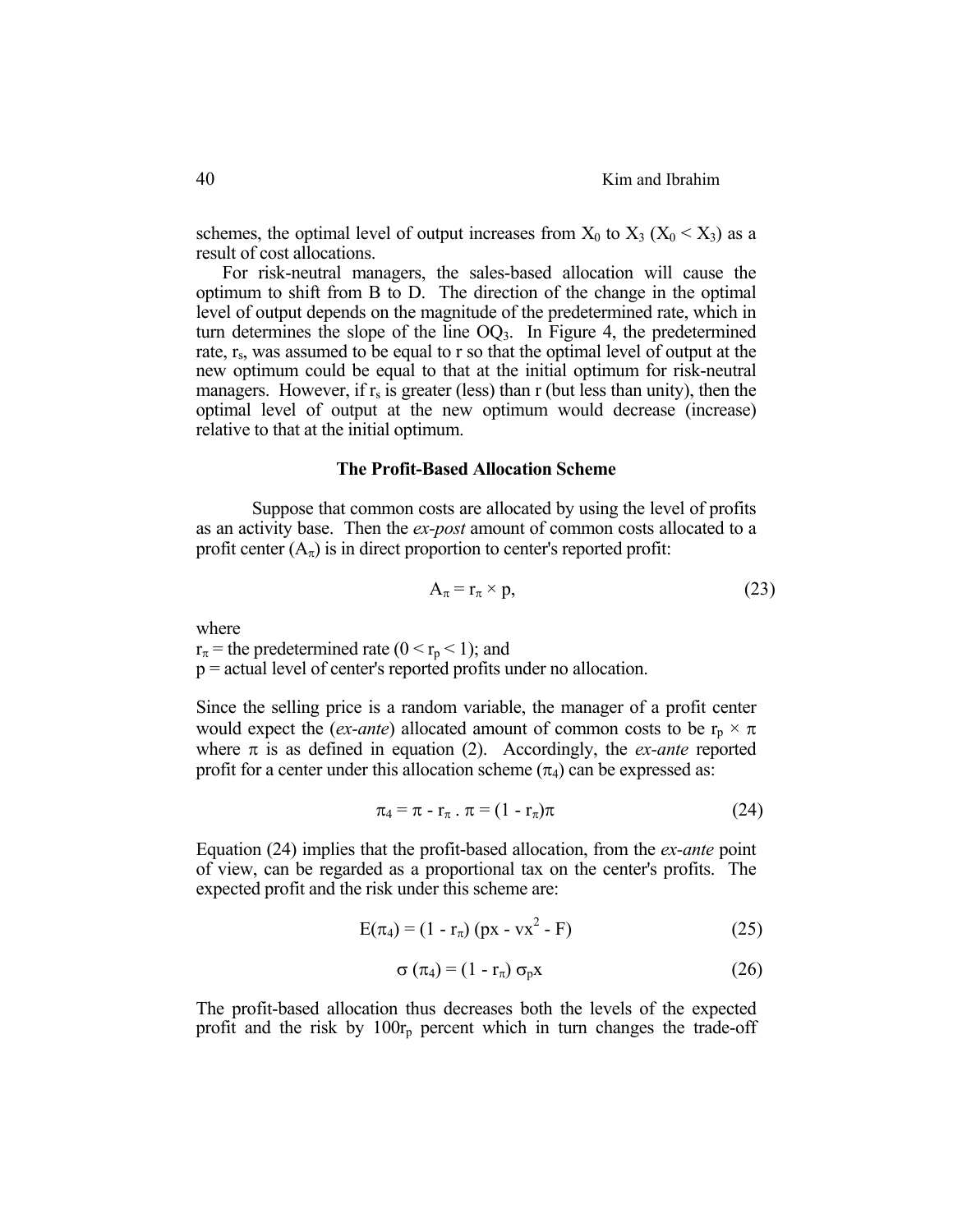relation between the two. The new opportunity set can be obtained by substituting (26) into (25) as follows:

$$
E(4) = - (v / (\sigma_p^2 (1 - r_\pi)) \sigma^2 (\pi_4) + (p / \sigma_p) \sigma (\pi_4) - (1 - r_\pi) - F \quad (27)
$$

Figure 5 illustrates the new optimum given the new opportunity set in (27).

For the same reasons described in the preceding subsection, the shape of the new opportunity set should look like  $H_4$  (Od < Ob and Dd < Bb), and the indifference map for decreasing absolute risk-averse managers should be of the type depicted by the set of curves I and II. Given the new opportunity curve  $H_4$  and the indifference curve II, the new optimum for decreasing absolute risk-averse managers will be obtained at the tangent point C, and the corresponding level of output at  $X_4$ , which is determined by using the line OQ4 instead of OQ. Thus, the profit-based allocation causes decreasing absolute risk-averse managers to increase the level of output from  $X_0$  to  $X_4$  $(X_0 \le X_4)$ . Note further that, similar to the sales-based allocation, the profitbased allocation leads to an increase in the level of the risk-averse manager's utility at the new optimum relative to that at the initial optimum, a finding contrary to Zimmerman's. For risk-neutral managers, the new optimum is obtained at the point D, but the corresponding level of output depends on the magnitude of the predetermined rate for the same reasons explained in the preceding subsection.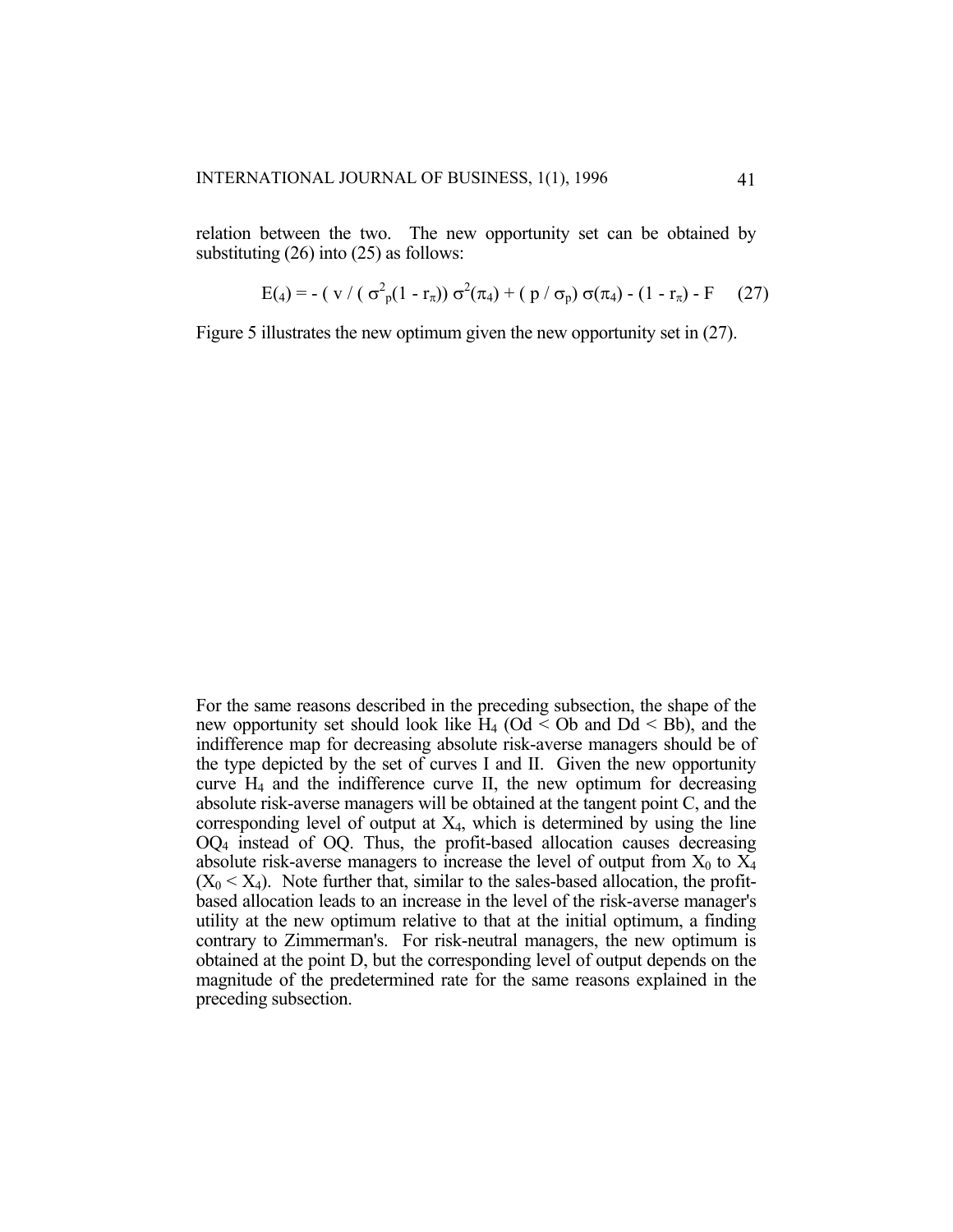### **IV. SUMMARY AND CONCLUDING REMARKS**

The effects of alternative common cost allocations on managerial utility and production decisions under price uncertainty are examined in a decentralized organizational setting. Four alternative allocation schemes are considered: (1) the lump-sum allocation, (2) the output-based allocation, (3) the salesbased allocation, and (4) the profit-based allocation. Under the first two schemes, the allocation of common costs leads to a decrease in expected profit with the level of risk unchanged, while under the last two schemes, it leads to a decrease in both expected profit and risk. Through their effects on expected reported profit and risk, cost allocations give rise to a change in the opportunity set, which in turn leads to new optima.

 Comparison of the initial optimum (under no allocation) with the new optima under alternative schemes reveals the following: First, *risk-neutral* managers do not change the level of output under the lump-sum allocation scheme, and produce less output under the output-based allocation scheme. However, the optimal level of output under the sales-based and profit-based allocation schemes depends on the magnitude of the predetermined allocation rate. Second, decreasing absolute *risk-averse* managers produce less output at the new optimum under the first two schemes, but more output under the last two schemes, which supports ABL's intuition cited earlier. Finally, under the first two schemes, the level of the risk-averse manager's utility decreases at the new optimum while it increases under the last two schemes, a finding inconsistent with Zimmerman.

 The adoption of the first two (utility-decreasing) schemes may not be cost-effective from the standpoint of headquarter because: (1) it not only makes local managers less happy but also would create job searching or other incongruent behavior if managerial utility decreases below the level of the opportunity utility determined in the market for managerial services; and (2) the decrease in center's output (resulting from cost allocations) could mean a decrease in the center's contribution to firm's overall profits especially when profit centers are operated in the perfectly competitive market. Thus, managers of the headquarter would prefer the last two schemes to the first two schemes to the extent that they are concerned with management strategies which increase the utilities of local managers with the least cost. This suggests a testable implication that the sales-based and/or profit-based allocation schemes would be preferred to the lump-sum and/or output-based allocation schemes in decentralized firms whose profit centers are faced with price uncertainty. This implication is contradictory with what was suggested in Zimmerman [16].

 However, the result of this study should be compared with Zimmerman's cautiously. While his model ignores the differential effect of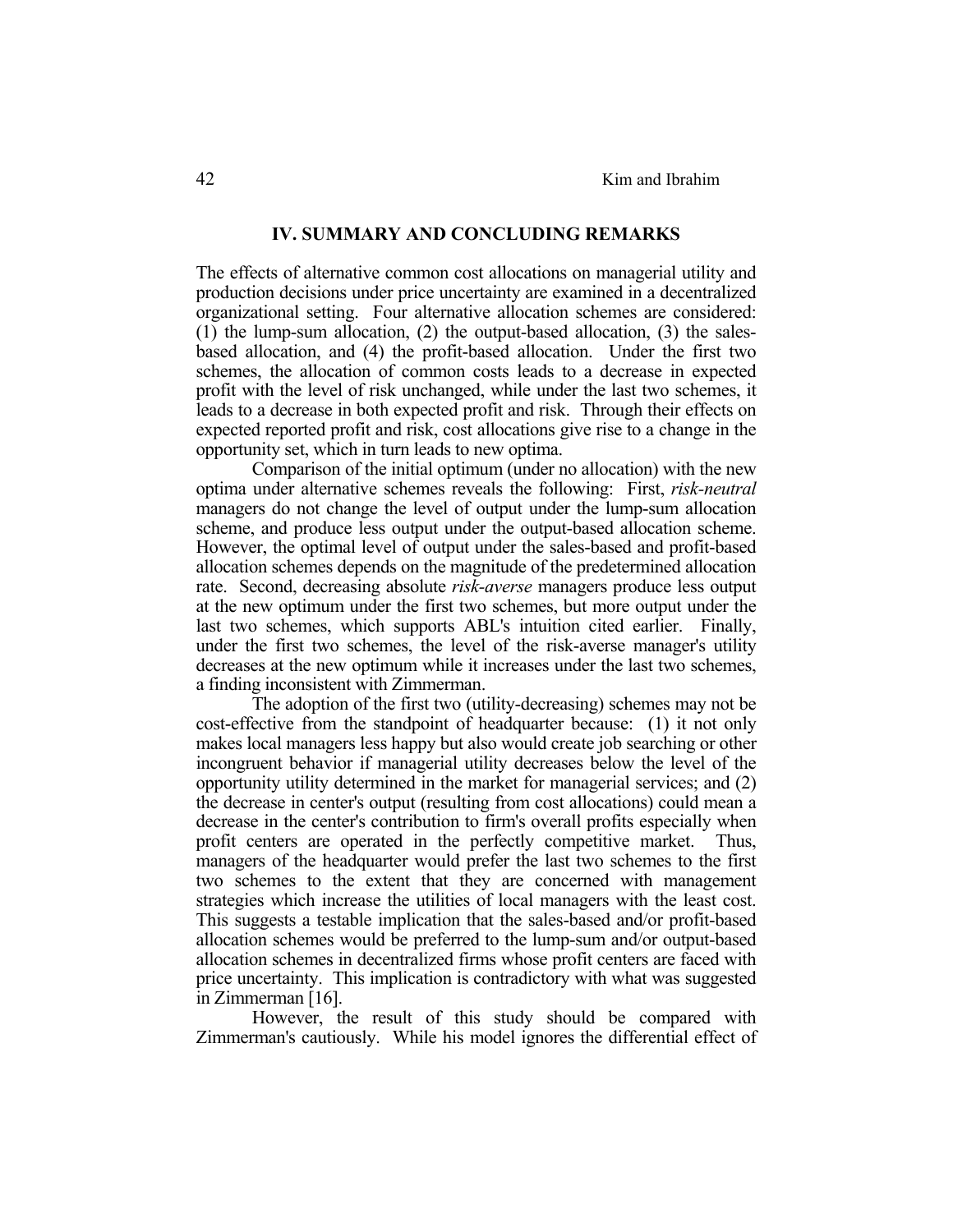alternative cost allocations on a change in the risk borne by the manager, our model fails to explicitly model their effect on the perquisite consumption. Thus the challenge in future research is to reconcile the difference between the two models by developing a more complete model which takes into account both the perquisite consumption and the risk. Further research on this direction may provide more useful insight for explaining and predicting why different firms adopt different allocation practices.

#### **ACKNOWLEDGEMENTS**

Comments and suggestions from Jerry Habegger, Roland Lipka, and Heibatollah Sami, Suk Heun Yoon, participants of Ph.D. Workshops in Concordia and Temple Universities and of the 1989 Annual Meeting of AAA, in particular, the anonymous reviewer are gratefully acknowledged. The usual disclaimer applies.

## **APPENDIX**

This Appendix demonstrates that the relaxation of the perfect competition assumption does not change the major results of this study. Suppose that under imperfect competition, the demand function for a profit center facing uncertain demands is given by:

$$
p = f(x^*, e) = f(x)^* + e \tag{al}
$$

where f denotes a function ande is a random element which is assumed to be additively separable and normally distributed with zero mean and constant variance, s. Assume, for simplicity, that

$$
f(x) = a - bx \qquad a, b > 0 \tag{a2}
$$

It follows from (al) and (a2) that the expected price (p) and standard deviation of price  $(\sigma_{p})$  is:

$$
p = f(x) = a - bx \tag{a3}
$$

$$
\sigma_{\rm p} = \sigma_{\rm e} \tag{a4}
$$

Note that in the absence of cost allocations, the *ex-ante* reported profit is:

 $\mathcal{L}=\mathcal{L}^{\mathcal{L}}$  , where  $\mathcal{L}^{\mathcal{L}}=\mathcal{L}^{\mathcal{L}}$  , we have the set of  $\mathcal{L}^{\mathcal{L}}$ 

$$
\pi = f(x)x - F - vx^2
$$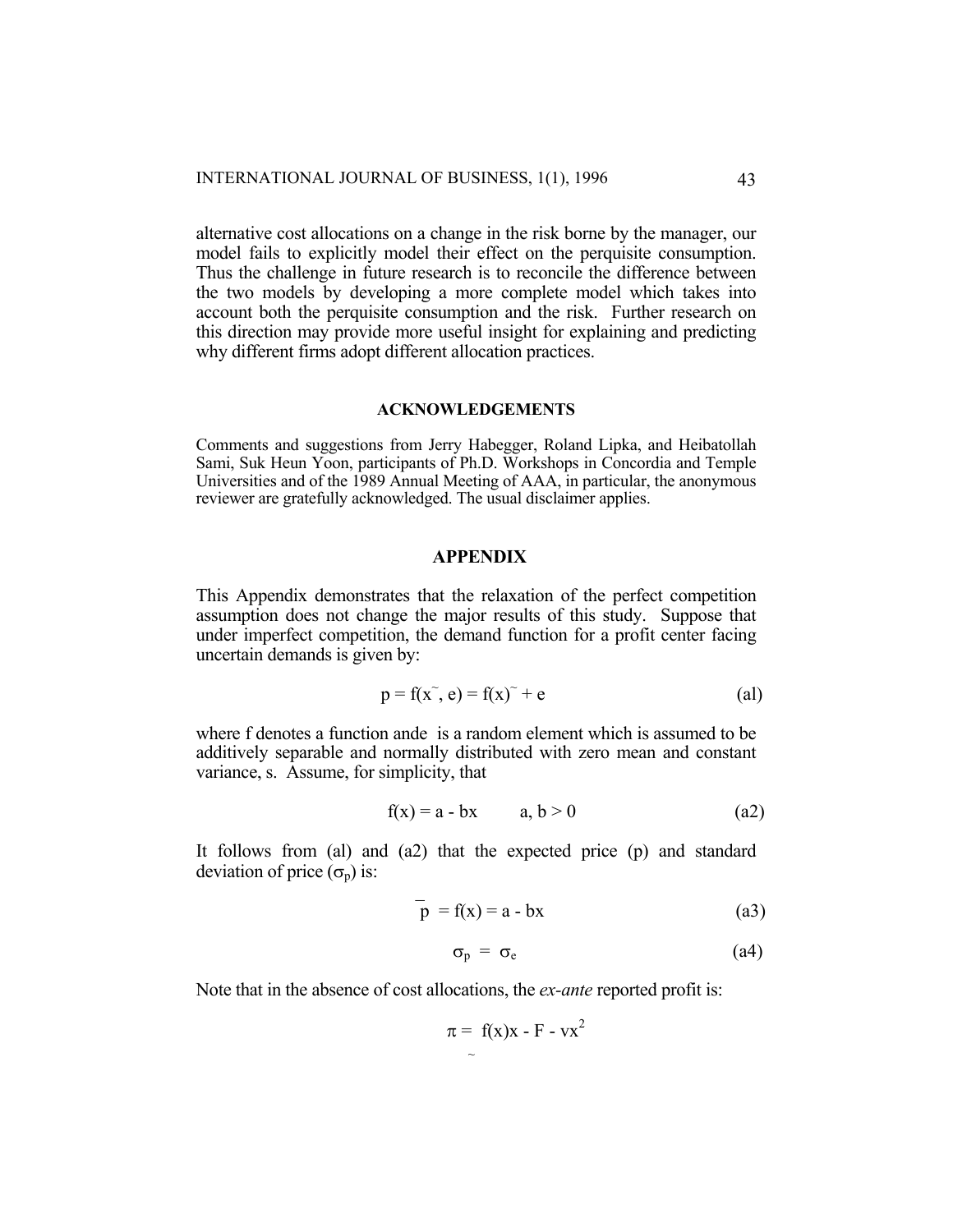$$
= (a - bx + e)x - F - vx2
$$
 (a5)

Thus,

$$
E(\pi) = -(b + v)x^{2} + ax - F
$$
 (a6)

$$
\sigma(\pi) = x \times \sigma_e = x \times \sigma_p \tag{a7}
$$

Substitution of (a7) into (a6) leads to the opportunity set:

$$
E(\pi) = -((b + v) / \sigma_p^2) \sigma^2(p) + (a / \sigma_p) \sigma(\pi) - F
$$
 (a8)

which corresponds to that under perfect competition in (7).

 Under imperfect competition, the *ex-ante* reported profits under the lump-sum, output-based, sales-based, and profit-based allocation schemes can be expressed as in equations (a9),  $(a10)$ ,  $(a11)$ , and  $(a12)$ , respectively:

$$
\pi_1 = (a - bx + e)x - F - vx^2 - A_1 \tag{a9}
$$

$$
\pi_2 = (a - bx + e)x - F - vx^2 - r_x x \tag{a10}
$$

$$
\pi_3 = (1 - r_s) (a - bx + e) x - F - vx^2
$$
 (a11)

$$
\pi_4 = (1 - r_\pi) [(a + bx + e)x - F - vx^2]
$$
 (a12)

Following the same procedures used to obtain (a8), we can derive the opportunity sets under four alternative schemes as follows:

(1) The lump-sum allocation:

$$
E(\pi_1) = -((b + v) / \sigma^2_p)\sigma^2(\pi_1) + (a / \sigma_p)\sigma(\pi_1) - F - A_1
$$
 (a13)

(2) The output-based allocation:

$$
E(\pi_2) = -((b + v) / \sigma^2_p) \sigma^2(\pi_2) + (a - r_x) / \sigma_p) \sigma(\pi_2) - F
$$
 (a14)

(3) The sales-based allocation:

$$
E(\pi_3) = -((1 - r_s)(b + v) / ((1 - r_\pi)^2 \sigma_p^2) \sigma^2(\pi_3) + (a/\sigma_p) \sigma(\pi_3) - F
$$
 (a15)

(4) The profit-based allocation:

$$
E(\pi_4) = -((b + v)/(1 - r_p)\sigma^2 p)\sigma^2(\pi_4) + (a/\sigma_p)\sigma(\pi_4) - (1 - r_\pi) - F \quad (a16)
$$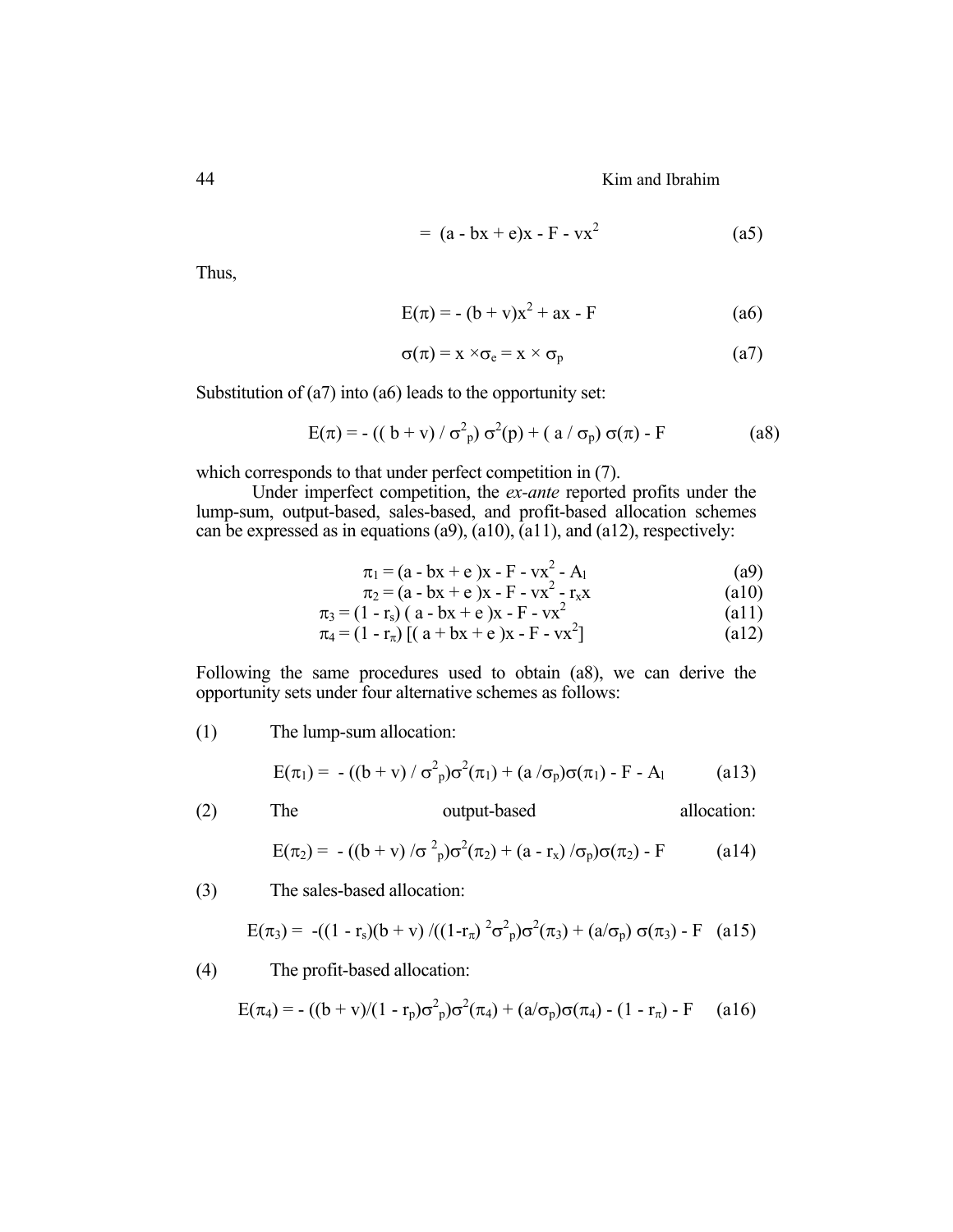The opportunity sets under imperfect competition in (a13), (a14), (a15), and (a16) correspond to those under perfect competition in (11), (16), (22), and (27), respectively. Note that if  $a = p$  and  $b = 0$  in (23), the case of imperfect competition then reduces to that of perfect competition.

 Comparison of the initial opportunity set in (a8) with the new ones in (a13), (a14), (a15), and (a16) reveals that although cost allocations cause the (initial) opportunity set to shift in various ways, the cost allocation effect of each scheme on the opportunity set under imperfect competition is the same with that under perfect competition. Therefore, Figures 2, 3, 4, and 5 can be used to illustrate the cost allocation effect of alternative schemes under imperfect competition. In sum, the relaxation of the perfect competition assumption (A4) does not alter the results of this study.

#### **NOTE**

- 1. Biddle and Steinberg [6] provide an excellent survey of the cost allocation literature.
- 2. While most CVP analyses, including ABL's, employ a linear cost function, we assume a form of quadratic cost function as in equation (1) because it allows us to obtain more general results. First, as will be explained later, it gives rise to a strictly concave opportunity set which guarantees the existence of the optima for both risk aversion and risk neutrality. Second, in the case of risk aversion, the results of this study are robust to whether the cost function is quadratic or linear. Finally, if the cost function is linear, the optimal level of output under certainty becomes infinite while it can be uniquely determined if the cost function is quadratic.
- 3. The formulation in (5) is equivalent to that in (6) when the utility function, U(), is quadratic. This study, however, excludes the assumption of quadratic utility function because it is appropriate only for the unlikely case of increasing absolute risk aversion. For more details, see Alexander and Francis [2], chapters 2 and 3.
- 4. Consistent with its definition used in most cost accounting textbooks, the predetermined allocation rate is defined as the ratio of budgeted costs (to be allocated) to the budgeted level of activity (or cost driver). In a decentralized firm, local managers may influence the determination of the allocation rate through their participation in budgeting process. In this paper, it is, however, assumed to be exogenously given to the manager of a profit center.
- 5. See Amihud [3] for an excellent exposition on the relationship between the Arrow-Pratt absolute risk aversion function and the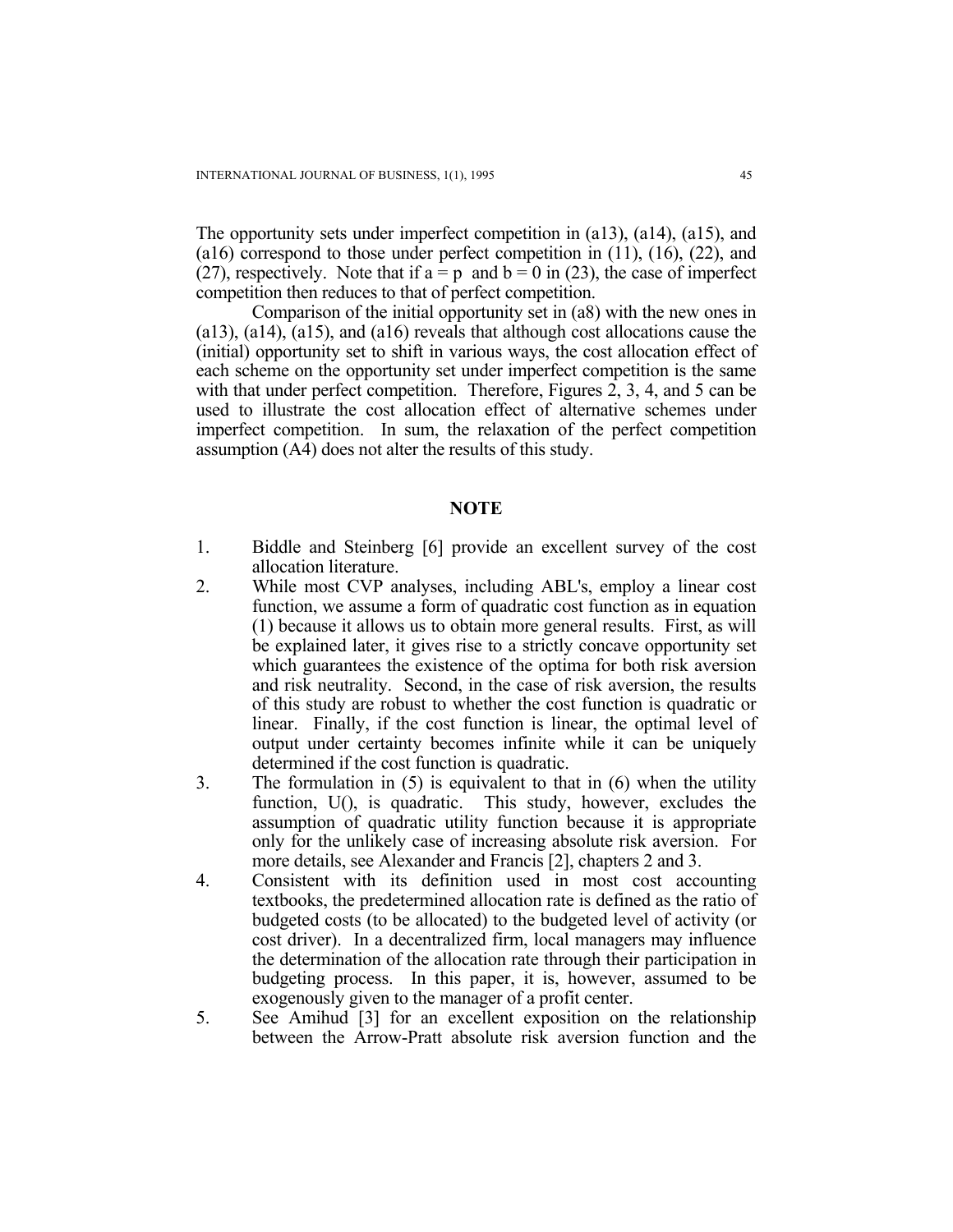marginal rate of substitution between expected profit and risk in the mean-standard deviation plane.

- 6. For more detailed discussion on this issue, see Amihud [3], Miller [11], and Hawawini [7,8].
- 7. As will be later explained in more detail, the assumption of  $0 < r_x <$ p is necessary to locate the optimum under the output-based allocations. See also endnote (8).
- 8. It can be shown that:  $\sigma(\pi_2)^* = (p r_x) \sigma_p / 2v$  and  $\sigma(\pi)^* = p \sigma_p / 2v$ , where  $\sigma(\pi_2)$ <sup>\*</sup> and  $\sigma(\pi)$ <sup>\*</sup> represent the levels of risk satisfying the first order conditions for  $(16)$  and  $(7)$ , respectively. It thus follows that  $\sigma(\pi_2)^* < \sigma(\pi)^*$  with the assumption of  $0 < r_x < p$ . By substituting  $\sigma(\pi_2)$ <sup>\*</sup> and  $\sigma(\pi)$ <sup>\*</sup> into (16) and (7), respectively, it can be also shown that  $E(\pi_2)^* < E(\pi)^*$  where  $E(\pi)^*$  and  $E(\pi)^*$  are the levels of expected risk corresponding to  $\sigma(2)$ <sup>\*</sup> and  $\sigma(\pi)^*$ , respectively. Note that if  $r_x > p$ , then  $\sigma(\pi_2)^* < 0$  which is contradictory to the definition of standard deviation, and  $E(\pi_2)$ <sup>\*</sup> in (14) could not be positive (i.e., always negative) regardless of the level of costs. The assumption of  $0 \le r_x \le p$ , however, eliminates the above possibility.

#### **REFERENCES**

- [1] Adar, Z., Barnea, A., & Lev, B. (1977). "A Comprehensive Cost-Volume-Profit Analysis Under Uncertainty*." The Accounting Review*, January, 137-149.
- [2] Alexander, G. J., & Francis, J. C. (1986). *Portfolio Analysis*, Englewood Cliffs, Prentice-Hall.
- [3] Amihud, Y. (1977). "A Note on Risk Aversion and Indifference Curves," *Journal of Financial and Quantitative Analysis*, September, 509-513.
- [4] Arrow, K. (1965). *Aspects of the Theory of Risk-Bearing*, Helsinki, Academic Bookstore, Lecture Two.
- [5] Baron, D. P. (1979). "Price Uncertainty, Utility, and Industry Equilibrium in Pure Competition." *International Economic Review*, October, 463-480.
- [6] Biddle, G. C., & Steinberg, R. (1984). "Allocation of Joint and Common Costs." *Journal of Accounting Literature*, Spring, 1-46.
- [7] Hawawini, G. A. (1978). "A Mean-Standard Deviation Exposition of the Theory of the Firm Under Uncertainty: A Pedagogical Note." *American Economic Review*, March, 194-202.